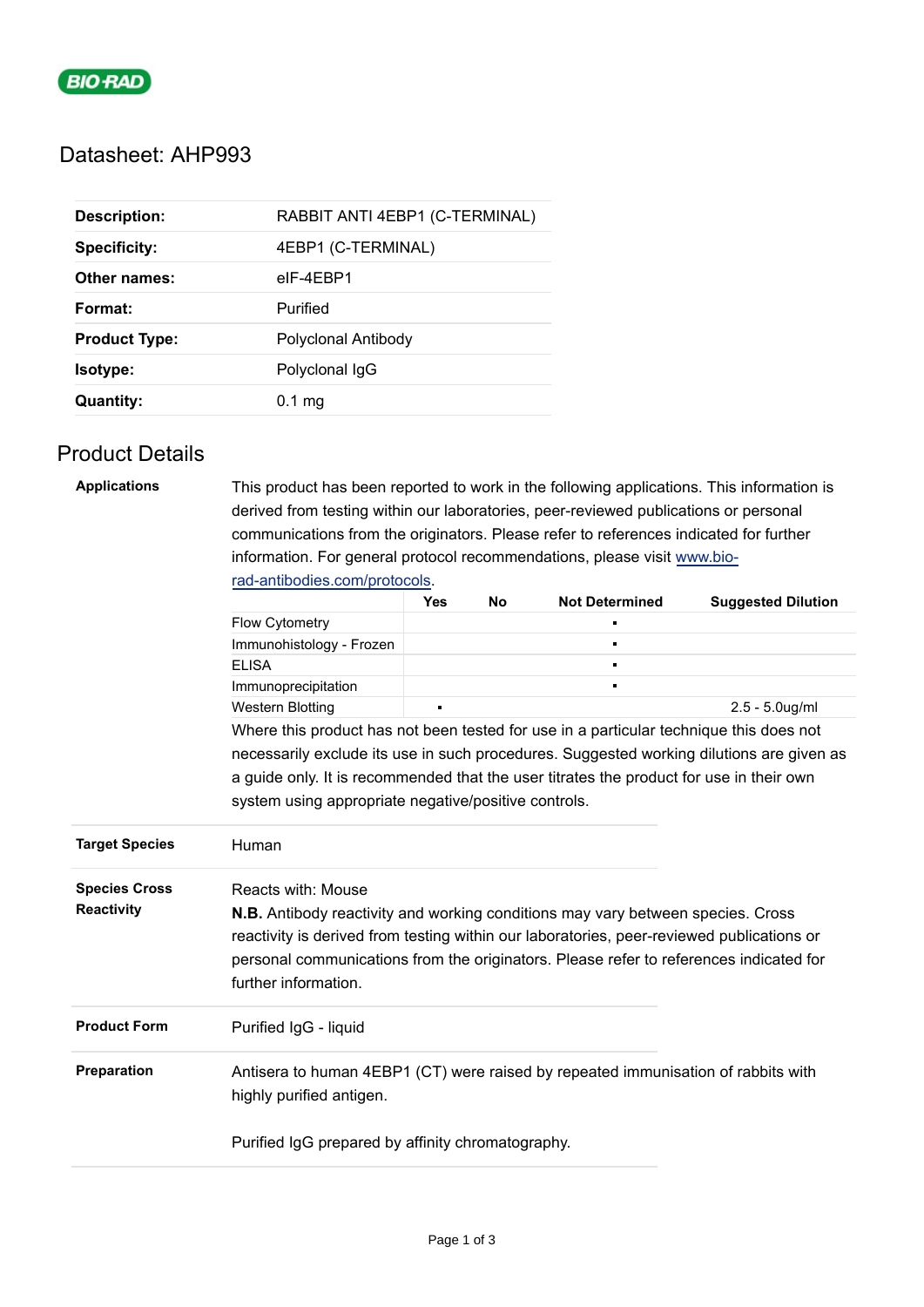| <b>Buffer Solution</b>                    | Phosphate buffered saline                                                                                                                                                                                                                                                                                                                                                                                                                                                                                                                                                                                                                                                                                                                                                                                                                             |  |  |  |
|-------------------------------------------|-------------------------------------------------------------------------------------------------------------------------------------------------------------------------------------------------------------------------------------------------------------------------------------------------------------------------------------------------------------------------------------------------------------------------------------------------------------------------------------------------------------------------------------------------------------------------------------------------------------------------------------------------------------------------------------------------------------------------------------------------------------------------------------------------------------------------------------------------------|--|--|--|
| <b>Preservative</b><br><b>Stabilisers</b> | 0.02% Sodium Azide (NaN <sub>3</sub> )                                                                                                                                                                                                                                                                                                                                                                                                                                                                                                                                                                                                                                                                                                                                                                                                                |  |  |  |
| Approx. Protein<br><b>Concentrations</b>  | IgG concentration 1.0mg/ml                                                                                                                                                                                                                                                                                                                                                                                                                                                                                                                                                                                                                                                                                                                                                                                                                            |  |  |  |
| Immunogen                                 | A 14 amino acid peptide located near human 4EBP1 carboxy-terminus.                                                                                                                                                                                                                                                                                                                                                                                                                                                                                                                                                                                                                                                                                                                                                                                    |  |  |  |
| <b>External Database</b><br>Links         | UniProt:<br>Q13541<br><b>Related reagents</b><br><b>Entrez Gene:</b><br>1978<br>EIF4EBP1<br><b>Related reagents</b>                                                                                                                                                                                                                                                                                                                                                                                                                                                                                                                                                                                                                                                                                                                                   |  |  |  |
| <b>RRID</b>                               | AB_2097985                                                                                                                                                                                                                                                                                                                                                                                                                                                                                                                                                                                                                                                                                                                                                                                                                                            |  |  |  |
| <b>Specificity</b>                        | Rabbit anti 4EBP1 antibody recognizes an epitope within the C-terminal region (CT) of<br>eukaryotic translation initiation factor 4E binding protein 1 (4EBP1), a rapamycin-sensitive<br>downstream target of TOR (Target of rapamycin), and regulatory factor of eukaryotic<br>mRNA translation.<br>The association between 4EPB1 and eukaryotic translation initiation factor 4E (eIF-4E)<br>inhibits the binding of eIF-4E with p220, thereby preventing the formation of a functional<br>elF-4E complex, essential for mRNA translation. Phosphorylation of 4EBP1 following<br>stimulation by mitogens such as insulin, results in the release of eIF-4E from 4EBP1,<br>thereby enabling the translation complex to assemble.<br>Rabbit anti 4EBP1 antibody (AHP993) has been reported as suitable for use in IHC on<br>mouse 3T3 cell cytospins. |  |  |  |
| <b>Western Blotting</b>                   | AHP993 detects a band of approximately 20kDa in mouse 3T3 cell lysates. (predicted<br>Mwt. 13kDa).                                                                                                                                                                                                                                                                                                                                                                                                                                                                                                                                                                                                                                                                                                                                                    |  |  |  |
| <b>Further Reading</b>                    | 1. Hara, K. et al. (1997) Regulation of eIF-4E BP1 phosphorylation by mTOR. J Biol<br>Chem. 272 (42): 26457-63.<br>2. Haghighat, A. et al. (1995) Repression of cap-dependent translation by 4E-binding<br>protein 1: competition with p220 for binding to eukaryotic initiation factor-4E. EMBO J. 14<br>$(22): 5701 - 9.$                                                                                                                                                                                                                                                                                                                                                                                                                                                                                                                           |  |  |  |
| <b>Storage</b>                            | This product is shipped at ambient temperature. It is recommended to aliquot and store at<br>-20 $^{\circ}$ C on receipt. When thawed, aliquot the sample as needed. Keep aliquots at 2-8 $^{\circ}$ C for<br>short term use (up to 4 weeks) and store the remaining aliquots at -20°C.                                                                                                                                                                                                                                                                                                                                                                                                                                                                                                                                                               |  |  |  |
|                                           | Avoid repeated freezing and thawing as this may denature the antibody. Storage in<br>frost-free freezers is not recommended.                                                                                                                                                                                                                                                                                                                                                                                                                                                                                                                                                                                                                                                                                                                          |  |  |  |